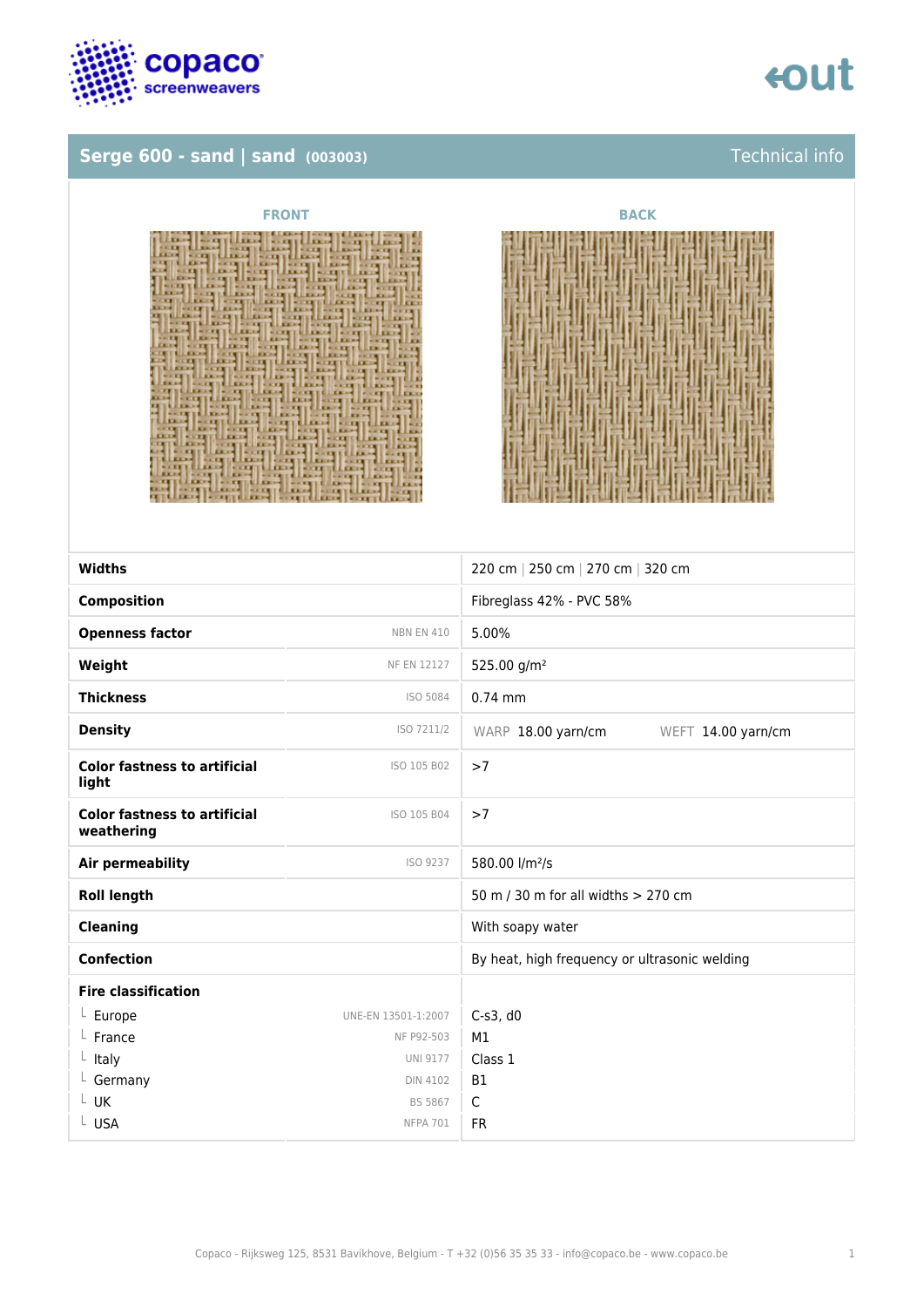

## **tout**

## **Serge 600 - sand | sand (003003)**

| <b>Technical info</b> |  |
|-----------------------|--|
|                       |  |
|                       |  |
|                       |  |

| <b>Tear strength</b><br>ISO 4674-1 methode 2           |                     |                     |
|--------------------------------------------------------|---------------------|---------------------|
| $L$ Original                                           | WARP 8.50 daN       | WEFT 7.50 daN       |
| $\perp$ After climatic chamber -30°C                   | WARP 7.80 daN       | WEFT 7.50 daN       |
| $\perp$ After climatic chamber +70°C                   | WARP 8.20 daN       | WEFT 7.20 daN       |
| <b>Elongation up to break</b><br>ISO 1421              |                     |                     |
| $L$ Original                                           | <b>WARP 3.10 %</b>  | WEFT 2.75 %         |
| $\perp$ After color fastness to artificial light       | <b>WARP 4.00 %</b>  | <b>WEFT 2.90 %</b>  |
| $\perp$ After colour fastness to artificial weathering | <b>WARP 3.50 %</b>  | WEFT 2.80 %         |
| $\perp$ After climatic chamber -30°C                   | <b>WARP 3.00 %</b>  | WEFT 2.50 %         |
| $\perp$ After climatic chamber +70°C                   | <b>WARP 2.85 %</b>  | WEFT 2.50 %         |
| <b>Breaking strength</b><br>ISO 1421                   |                     |                     |
| $L$ Original                                           | WARP 260.00 daN/5cm | WEFT 225.00 daN/5cm |
| $\perp$ After color fastness to artificial light       | WARP 240.00 daN/5cm | WEFT 220.00 daN/5cm |
| $\perp$ After colour fastness to artificial weathering | WARP 240.00 daN/5cm | WEFT 225.00 daN/5cm |
| $\perp$ After climatic chamber -30°C                   | WARP 225.00 daN/5cm | WEFT 200.00 daN/5cm |
| $\perp$ After climatic chamber +70°C                   | WARP 180.00 daN/5cm | WEFT 185.00 daN/5cm |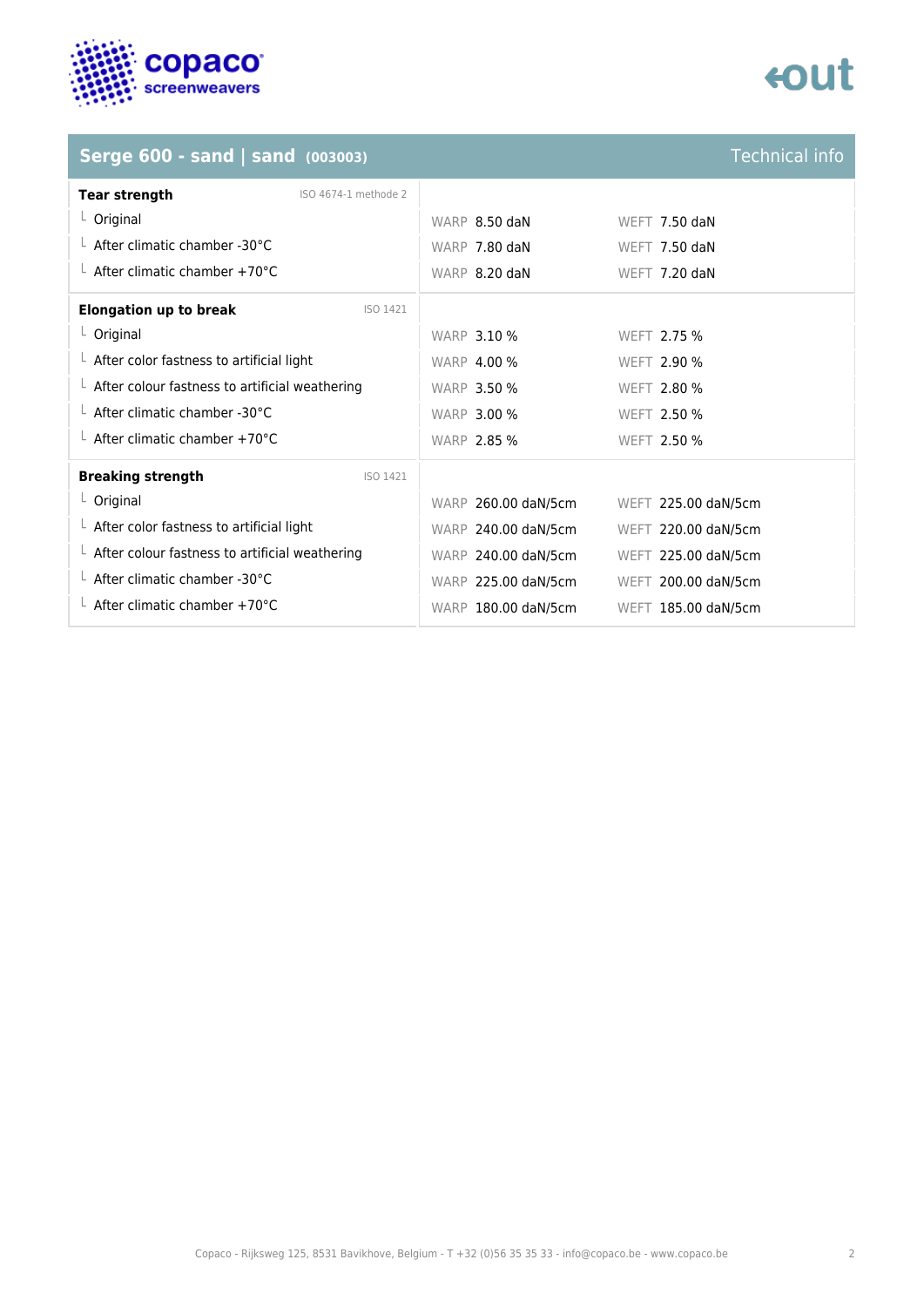



### **Front - Interior** Serge 600 - sand | sand (003003)

| <b>Visual properties</b> |  |  |
|--------------------------|--|--|
|                          |  |  |

| Tv = Visual light transmittance | 70%   |
|---------------------------------|-------|
| $Tuv = UV$ transmittance        | 4.90% |

**As = Solar absorptance** 54.10%

**Rs = Solar reflectance** 36.50%

| Solar energetic properties |  |
|----------------------------|--|
| As = Solar absorptance     |  |
| $Rs = Solar$ reflectance   |  |
|                            |  |

**Ts = Solar transmittance** 9.40%

| Fabric + glazing: G-factor |      |      |      |      |
|----------------------------|------|------|------|------|
|                            | G    | Te   | Qi   | SC   |
| <b>Glazing A</b>           | 0.51 | 0.08 | 0.43 | 0.60 |
| <b>Glazing B</b>           | 0.51 | 0.07 | 0.44 | 0.67 |
| <b>Glazing C</b>           | 0.45 | 0.05 | 0.40 | 0.76 |
| <b>Glazing D</b>           | 0.28 | 0.03 | 0.25 | 0.86 |

G = Total solar energy transmittance / Te = Direct solar transmittance / Qi = Secondary heat transfer factor / SC = Shading coefficient

| Visual comfort                    |         |                  |
|-----------------------------------|---------|------------------|
| <b>Normal solar transmittance</b> | Class 4 | Very good effect |
| Glare control                     | Class 2 | Moderate effect  |
| <b>Privacy night</b>              | Class 2 | Moderate effect  |
| Visual contact with the outside   | Class 2 | Moderate effect  |
| <b>Daylight utilisation</b>       | Class 1 | Little effect    |

| Thermal comfort G-factor = Total solar energy transmittance |                  |                  |                  |
|-------------------------------------------------------------|------------------|------------------|------------------|
| <b>Glazing A</b>                                            | <b>Glazing B</b> | <b>Glazing C</b> | <b>Glazing D</b> |
| Class 0                                                     | Class 0          | Class 1          | Class 2          |

| Thermal comfort Qi-factor = Secondary heat transfer factor |                  |                  |                  |
|------------------------------------------------------------|------------------|------------------|------------------|
| <b>Glazing A</b>                                           | <b>Glazing B</b> | <b>Glazing C</b> | <b>Glazing D</b> |
| Class 0                                                    | Class 0          | Class 0          | Class 1          |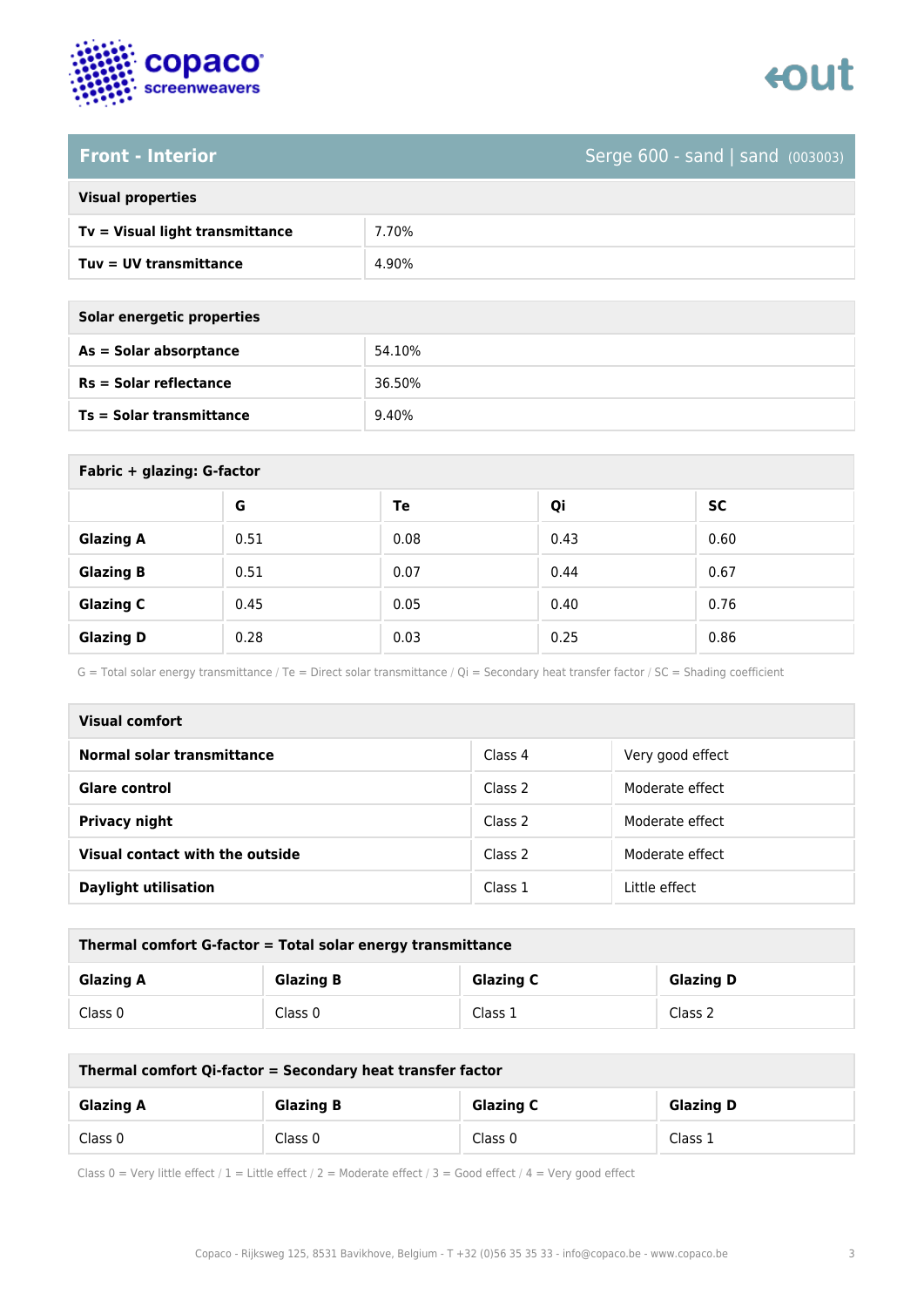

### **Back - Interior** Serge 600 - sand | sand (003003)

| <b>Visual properties</b> |
|--------------------------|

| $Tv = V$ isual light transmittance | 7.70% |
|------------------------------------|-------|
| Tuv = UV transmittance             | 4.90% |

**As = Solar absorptance** 53.60%

**Rs = Solar reflectance** 37.00%

| Solar energetic properties      |        |  |
|---------------------------------|--------|--|
| As = Solar absorptance          | 53.60% |  |
| $Rs = Solar$ reflectance        | 37.00% |  |
| <b>Ts = Solar transmittance</b> | 9.40%  |  |

| Fabric + glazing: G-factor |      |      |      |      |
|----------------------------|------|------|------|------|
|                            | G    | Te   | Qi   | SC   |
| <b>Glazing A</b>           | 0.51 | 0.08 | 0.43 | 0.60 |
| <b>Glazing B</b>           | 0.51 | 0.07 | 0.44 | 0.67 |
| <b>Glazing C</b>           | 0.45 | 0.05 | 0.40 | 0.76 |
| <b>Glazing D</b>           | 0.28 | 0.03 | 0.25 | 0.86 |

G = Total solar energy transmittance / Te = Direct solar transmittance / Qi = Secondary heat transfer factor / SC = Shading coefficient

| Visual comfort                    |         |                  |  |
|-----------------------------------|---------|------------------|--|
| <b>Normal solar transmittance</b> | Class 4 | Very good effect |  |
| Glare control                     | Class 2 | Moderate effect  |  |
| <b>Privacy night</b>              | Class 2 | Moderate effect  |  |
| Visual contact with the outside   | Class 2 | Moderate effect  |  |
| <b>Daylight utilisation</b>       | Class 1 | Little effect    |  |

| Thermal comfort G-factor = Total solar energy transmittance                  |         |         |         |  |
|------------------------------------------------------------------------------|---------|---------|---------|--|
| <b>Glazing C</b><br><b>Glazing B</b><br><b>Glazing D</b><br><b>Glazing A</b> |         |         |         |  |
| Class 0                                                                      | Class 0 | Class 1 | Class 2 |  |

| Thermal comfort Qi-factor = Secondary heat transfer factor                   |         |         |         |
|------------------------------------------------------------------------------|---------|---------|---------|
| <b>Glazing B</b><br><b>Glazing C</b><br><b>Glazing D</b><br><b>Glazing A</b> |         |         |         |
| Class 0                                                                      | Class 0 | Class 0 | Class 1 |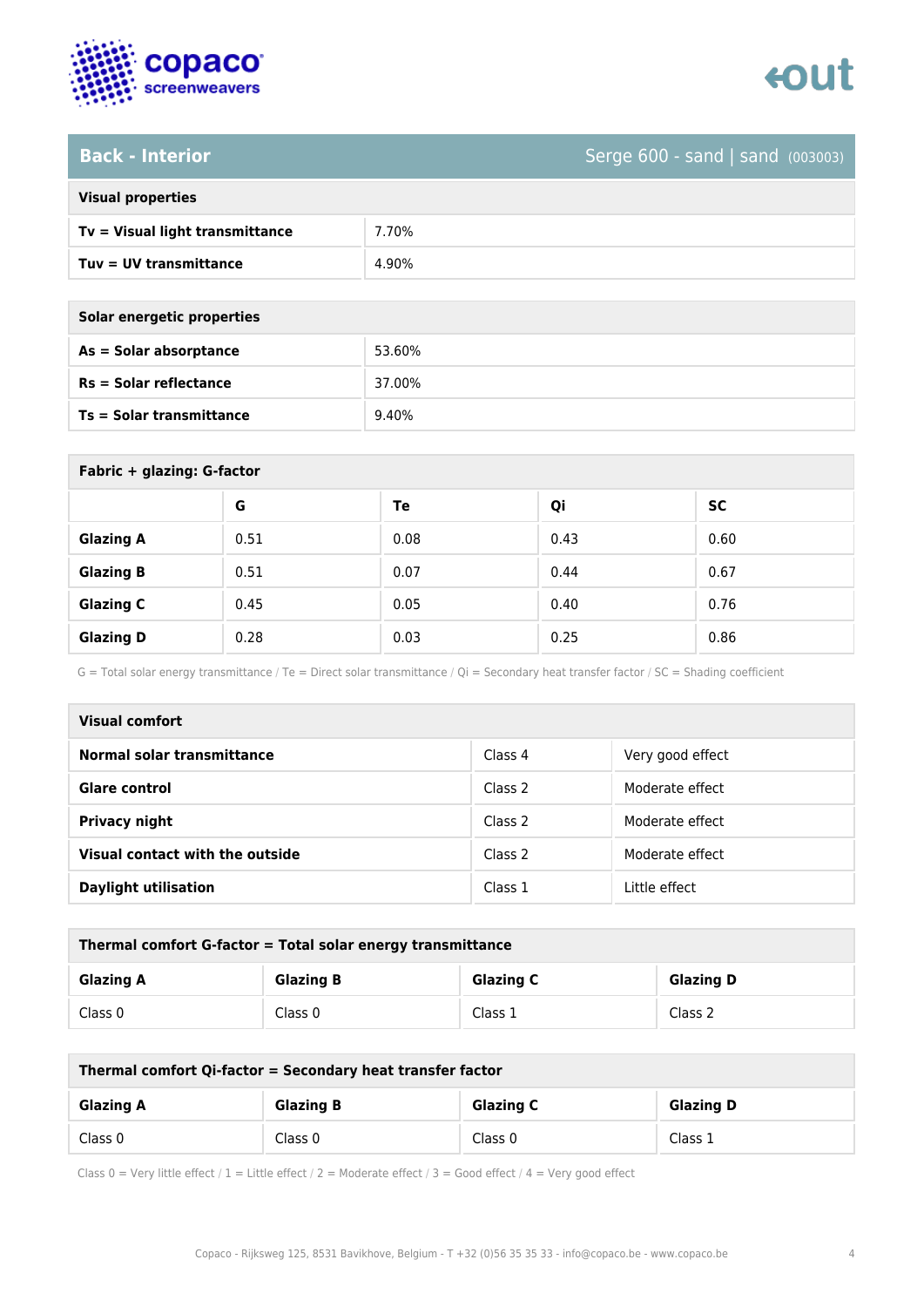

# tout

### **Front - Exterior** Serge 600 - sand | sand (003003)

| <b>Visual properties</b>        |       |  |
|---------------------------------|-------|--|
| Tv = Visual light transmittance | 7.70% |  |
| Tuv = UV transmittance          | 4.90% |  |
|                                 |       |  |

| Solar energetic properties |        |  |
|----------------------------|--------|--|
| As = Solar absorptance     | 54.10% |  |
| $Rs = Solar$ reflectance   | 36.50% |  |
| Ts = Solar transmittance   | 9.40%  |  |

| Fabric + glazing: G-factor |      |      |      |           |
|----------------------------|------|------|------|-----------|
|                            | G    | Te   | Qi   | <b>SC</b> |
| <b>Glazing A</b>           | 0.20 | 0.08 | 0.12 | 0.24      |
| <b>Glazing B</b>           | 0.16 | 0.07 | 0.09 | 0.21      |
| <b>Glazing C</b>           | 0.11 | 0.05 | 0.06 | 0.19      |
| <b>Glazing D</b>           | 0.09 | 0.03 | 0.06 | 0.27      |

G = Total solar energy transmittance / Te = Direct solar transmittance / Qi = Secondary heat transfer factor / SC = Shading coefficient

| Thermal comfort G-factor = Total solar energy transmittance |                  |                  |                  |  |
|-------------------------------------------------------------|------------------|------------------|------------------|--|
| <b>Glazing A</b>                                            | <b>Glazing B</b> | <b>Glazing C</b> | <b>Glazing D</b> |  |
| Class 2                                                     | Class 2          | Class 3          | Class 4          |  |

| Thermal comfort Qi-factor = Secondary heat transfer factor                   |         |         |         |
|------------------------------------------------------------------------------|---------|---------|---------|
| <b>Glazing C</b><br><b>Glazing B</b><br><b>Glazing D</b><br><b>Glazing A</b> |         |         |         |
| Class 2                                                                      | Class 3 | Class 3 | Class 3 |